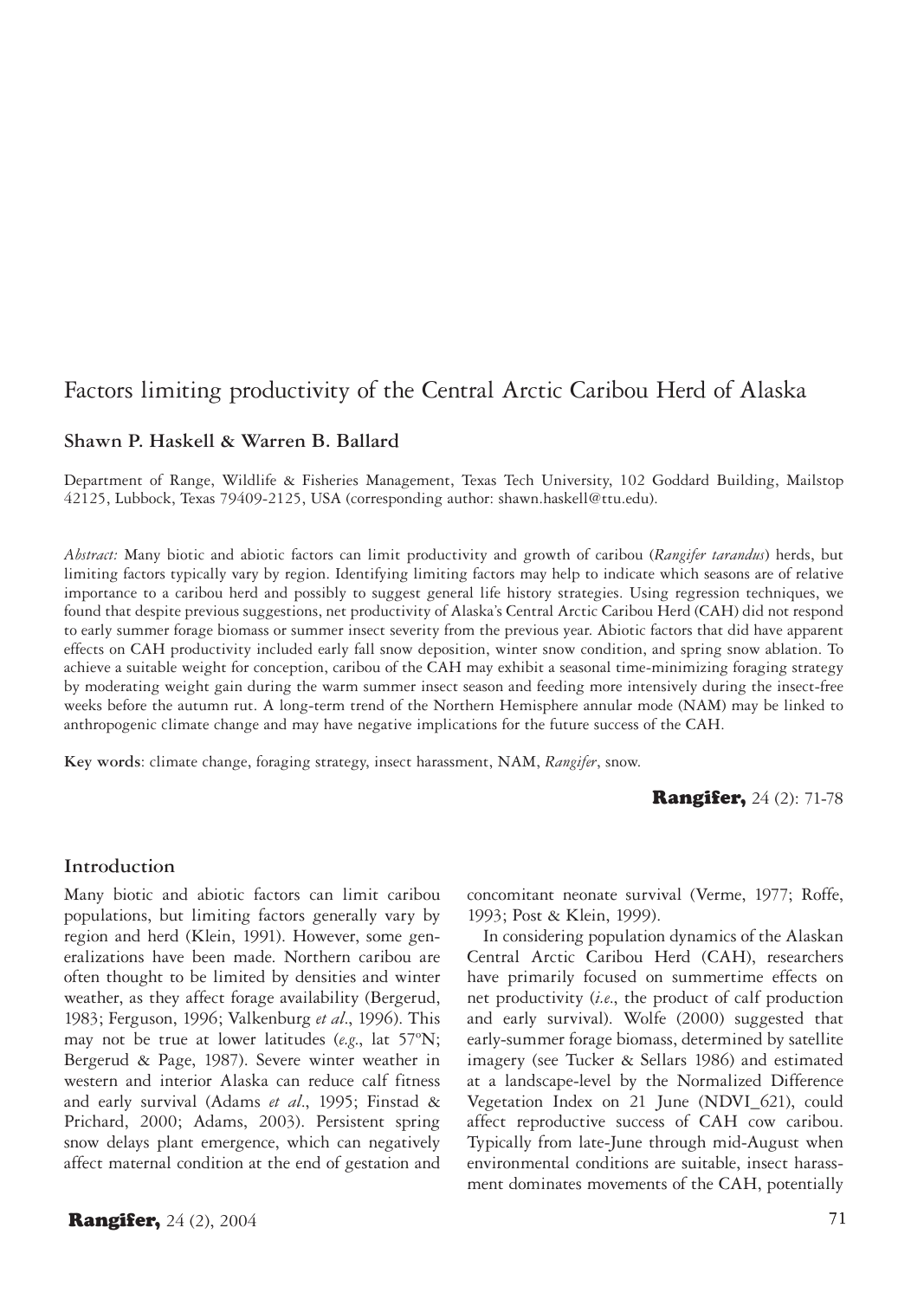Table 1. Estimates of Central Arctic Herd (CAH) net productivity  $\sim$ 1 week after the peak of calving (# calves:100 cows), summer insect severity (# harassment days from 15 June–15 August), NDVI\_621 from the entire CAH calving grounds, NAM winter index, early fall snow from 15 August–30 September (cm), the first day of zero snow depth in the spring (FDZSD), and the number of days from the first one inch of lasting snow from the previous fall through FDZSD, 1977–2002.

| Year | CAH<br>$Prod.$ <sup>1</sup> | Insect<br>Index <sup>2</sup> | $NDVI_6213$ | NAM Winter<br>Index <sup>4</sup> | Early Fall<br>Snow <sup>5</sup> | <b>FDZSD</b> | Snow<br>Duration |
|------|-----------------------------|------------------------------|-------------|----------------------------------|---------------------------------|--------------|------------------|
| 1977 |                             |                              |             |                                  | 16.95                           |              |                  |
| 1978 | 81                          |                              |             | $-0.577$                         | 4.50                            | $11$ -Jun    | 246              |
| 1979 | 85                          |                              |             | $-0.569$                         | 6.53                            | $10-May$     | 226              |
| 1980 | 70                          |                              |             | $-0.514$                         | 17.45                           | $10$ -Jun    | 254              |
| 1981 | 83                          |                              | 0.24        | $-0.514$                         | 16.69                           | $1-Jun$      | 252              |
| 1982 | 69                          |                              |             | 0.203                            | 5.01                            | $12$ -Jun    | 272              |
| 1983 | 91                          |                              |             | $-0.021$                         | 6.35                            | $31-May$     | 252              |
| 1984 | 89                          |                              |             | $-0.428$                         | 0.00                            | 27-May       | 233              |
| 1985 | 88                          |                              | 0.15        | $-0.594$                         | 23.37                           | $21-May$     | 221              |
| 1986 | 56                          |                              | 0.09        | $-0.767$                         | 3.56                            | 14-Jun       | 279              |
| 1987 | 74                          | 12                           | 0.13        | $-0.499$                         | 4.32                            | 8-Jun        | 254              |
| 1988 | 66                          | 17                           | 0.21        | $-0.438$                         | 30.48                           | 18-Jun       | 245              |
| 1989 | 48                          | 36                           | 0.20        | 1.552                            | 0.00                            | $17$ -Jun    | 270              |
| 1990 | 75                          | 26                           | 0.27        | 1.444                            | 7.62                            | $24$ -May    | 219              |
| 1991 |                             | 12                           | 0.18        | 0.275                            | 7.11                            | $3$ -Jun     | 255              |
| 1992 | 73                          | 17                           | 0.09        | 0.672                            | 33.27                           | 30-May       | 235              |
| 1993 | 49                          | 28                           | 0.13        | 1.059                            | 9.14                            | 7-Jun        | 265              |
| 1994 | 65                          | 45                           | 0.23        | 0.309                            | 19.56                           | $17 - Jun$   | 263              |
| 1995 | 56                          | 17                           | 0.23        | 0.563                            | 0.25                            | 8-Jun        | 253              |
| 1996 | 87                          | 18                           |             | $-1.149$                         | 18.29                           | $27-May$     | 228              |
| 1997 | 72                          | 16                           |             | 0.210                            | 9.65                            | $15$ -Jun    | 276              |
| 1998 | 80                          | 21                           |             | $-0.548$                         | 0.51                            | 28-May       | 239              |
| 1999 | 78                          | 20                           |             | $-0.119$                         | 20.07                           | $17 - Jun$   | 255              |
| 2000 | 77                          | 18                           |             | 0.545                            | 3.30                            | 15-Jun       | 264              |
| 2001 | 79                          | 11                           |             | $-1.050$                         | 4.83                            | $10$ -Jun    | 253              |
| 2002 | 76                          |                              |             | 0.639                            |                                 | 18-May       | 231              |

1 1978-1990: Fancy *et al.* (1992); 1992, 1994, and 1997: Lenart (1999); 1993, 1995, 1996, 1998-2002: Lawhead & Prichard (2003). No comparable data available for 1991 (Lenart, 1999).

<sup>2</sup> Index based on criteria from Walsh et al. (1992). Data from Kane & Hinzman (2003).

<sup>3</sup> Data from Wolfe (2000).

4 Data from the NOAA National Weather Service Climate Prediction Center (Camp Springs, Maryland, USA).

5 Snow parameters from 1983-2002 recorded at the NOAA weather station at Kuparuk, Alaska and made available by the National Climatic Data Center (Asheville, North Carolina, USA). Snow parameters from 1978-1982 recorded at Umiat, Alaska and made available by the Western Regional Climate Center (Reno, Nevada, USA); to standardize the dataset, these data were adjusted by mean differences with Kuparuk data from overlapping years  $(n = 18)$ .

causing negative daily energy balances in lactating females (White *et al*., 1975; Fancy, 1986). Thus, it has been largely assumed that summer stress can hinder female weight gain and consequently, successful conception during the fall rut (Cameron *et al*., 1993; Cameron, 1994; Cameron *et al*., 2002; National

Research Council [NRC], 2003). NRC (2003) used 3-yr moving averages of the response and predictor variables to suggest that CAH net productivity was negatively affected by increasing number of days of high insect activity during July of the previous year.

There are advantages and disadvantages to using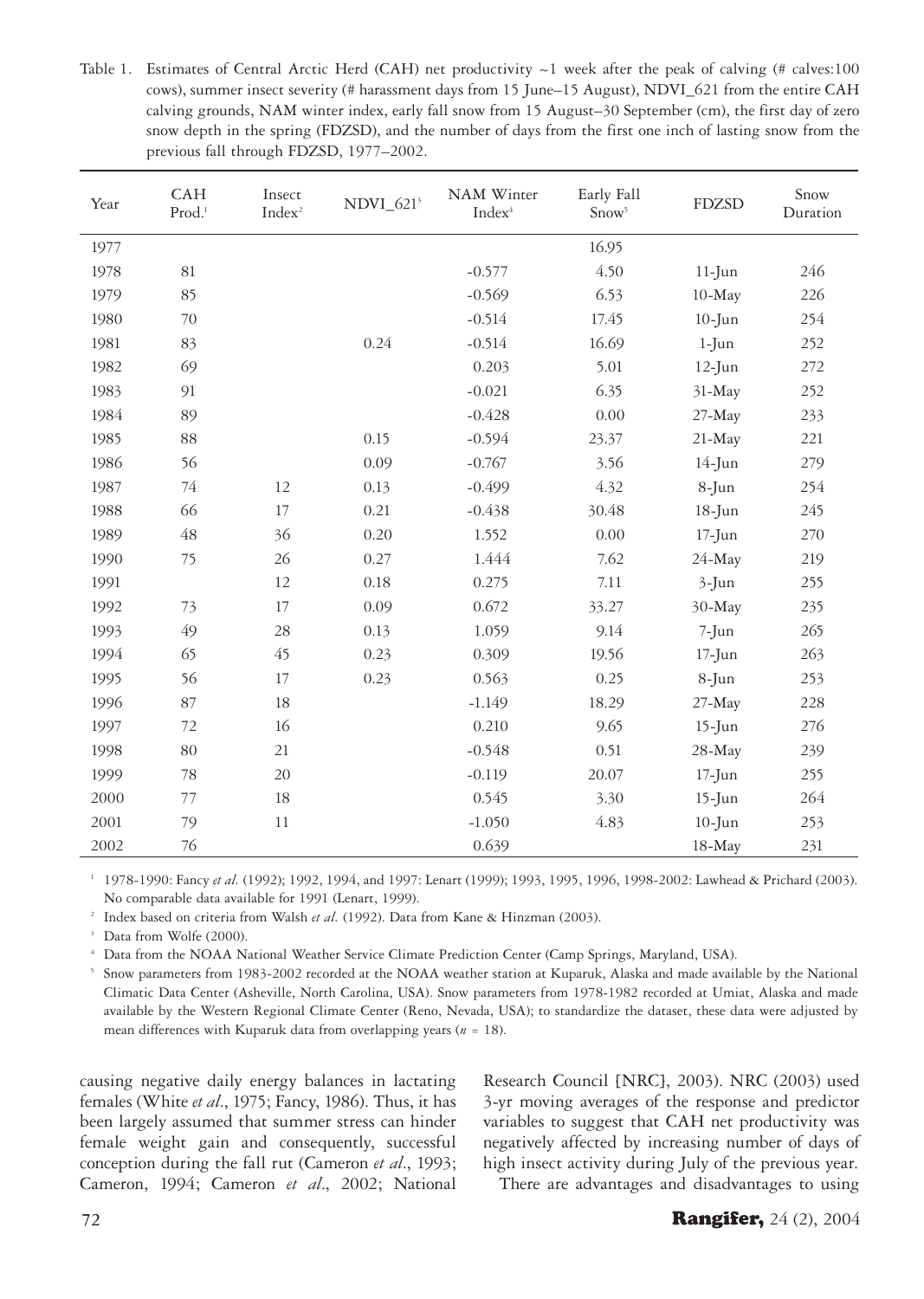

Fig. 1. Spline-smoothed trends of net productivity of the Central Arctic Herd estimated ~1 week after the peak of calving (Fancy *et al*., 1992; Lenart, 1999; Lawhead & Prichard, 2003) and the Northern Hemisphere annular mode (NAM) averaged winter monthly means from November through April obtained from the NOAA National Weather Service Climate Prediction Center (Camp Springs, Maryland, USA), 1978–2001.

climate indices for ecological studies (reviews by Weladji *et al*., 2002; Stenseth *et al*., 2003), but modes of atmospheric variability have previously been shown to affect ungulate population dynamics in the Arctic (Post & Stenseth, 1999; Aanes *et al*., 2002; Forchhammer *et al*., 2002). Trends in net calf production of the CAH from, 1978–2001 appeared negatively correlated with a recent bi-decadal oscillation of the wintertime Northern Hemisphere annular mode (NAM) of sea-level atmospheric pressure deviations (Fig. 1). During its positive, high-index phase, the NAM may bring low atmospheric pressure and relatively warm and wet weather to northern Alaska from the Aleutian Low pressure system (Stone *et al*., 2002; Wallace & Thompson, 2002); winter rain or snowmelt can effectively reduce forage availability to northern ungulates (Miller *et al*., 1982).

To assess suggestions that early summer forage abundance and summer insect harassment affected CAH net productivity, we directly compared annual estimates of NDVI\_621 and a summer insect severity index to CAH net productivity in the following year. Using best available data, we also assessed abiotic factors potentially limiting CAH net productivity. We believe that the NAM winter index may reflect snow condition on the winter range of the CAH. Identifying limiting factors may give some indication of the relative importance of seasonal determinants of herd productivity.

#### **Material and methods**

To assess limiting factors of CAH net productivity, we used the following resources. Productivity data were taken from Fancy *et al*. (1992), Lenart (1999), and Lawhead & Prichard (2003; see Table 1). These sources provided the largest sample sizes available based on aerial composition surveys about 1 week after the peak of calving, yielding some measure of early calf survival; most calf mortality can be expected to occur within 2 days of birth (Whitten *et al.*, 1992). We used the estimates of green forage biomass from the entire calving area on 21 June, NDVI 621, presented by Wolfe (2000); of the 3 sets of values that Wolfe (2000) presented for various regions of the CAH calving grounds, these corresponded best to productivity data presented by Fancy *et al*. (1992). For snow, spring rain, and winter temperature parameters, we used data from weather stations located at Kuparuk (1983–2002) and Umiat (1978–1982), Alaska, obtained from the National Oceanic and Atmospheric Administration (NOAA) National Climatic Data Center (Asheville, North Carolina, USA) and the Western Regional Climate Center (Reno, Nevada, USA), respectively. Data from Umiat were standardized to those of Kuparuk by offsetting mean differences from overlapping years  $(n = 18)$ . Data used to generate a NAM winter index from monthly means (Nov. –April) were obtained from the NOAA National Weather Service Climate Prediction Center (Camp Springs, Maryland, USA). To generate a summer insect severity index (1987– 2001), we applied criteria from Walsh *et al*. (1992) to temperature and wind speed data collected in the Sagavanirktok River floodplain at Franklin Bluffs and made available by Kane & Hinzman (2003). We examined statistical relationships with regression techniques based on normal theory (Zar, 1999; Neter *et al*., 1996) using S-PLUS 6 for Windows® (Insightful Corporation, Seattle, Washington, USA).

### **Results and discussion**

Summer insect activity and NDVI\_621 had no apparent effect on CAH net productivity the following year (Fig. 2). Other factors that we considered resulting in undetected effects included rain during the calving period and winter temperatures. Snow parameters were all statistically significant and inversely related to CAH productivity (Fig. 2). We entered significant parameters into a full stepwise regression. The selected model with interaction terms produced spurious partial coefficients, so we tested main effects only. Multicollinearity precluded snow duration from the selected model (Table 2).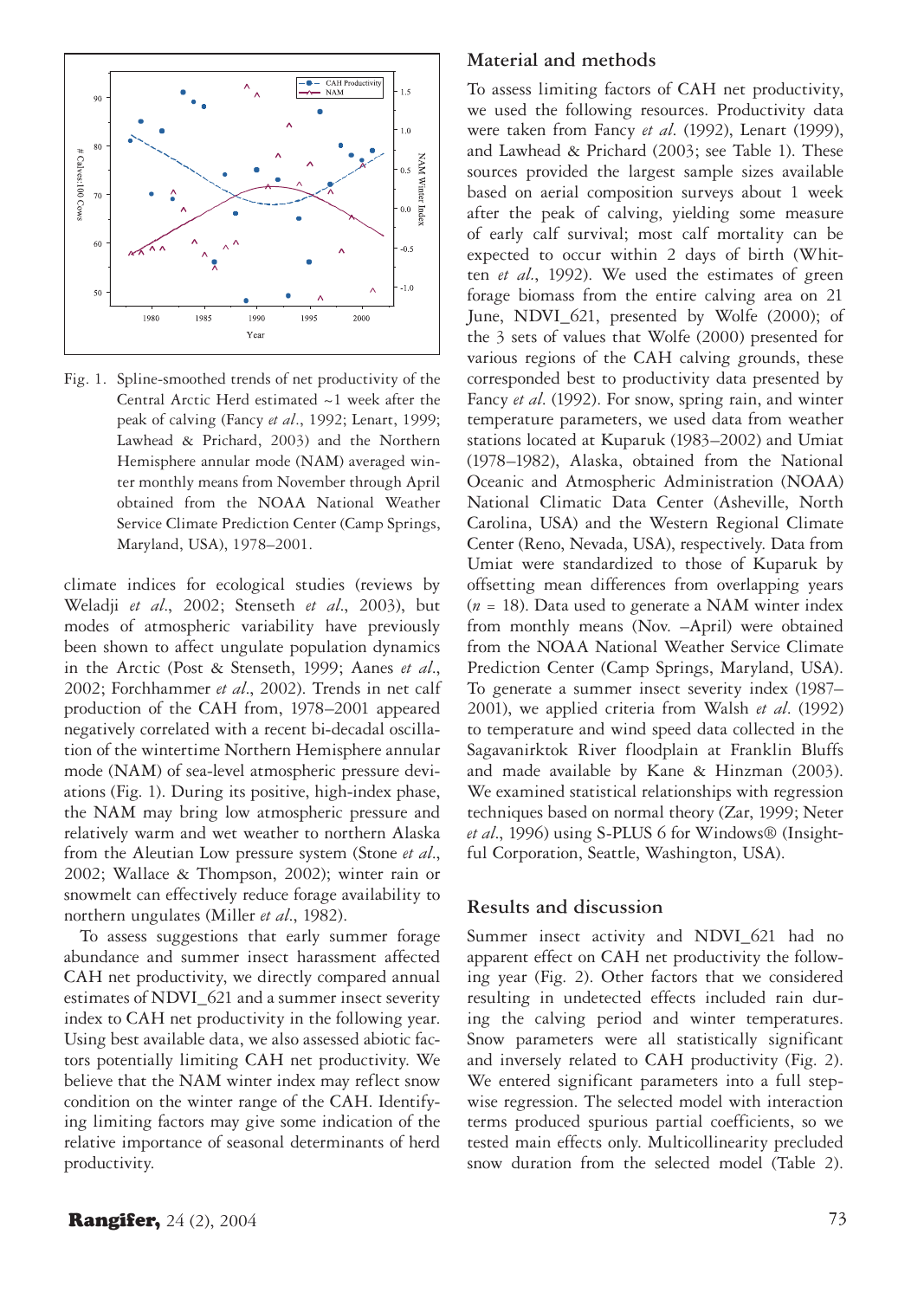The model residuals summed to 1.34 and were near normal with a slight negative bias and right-skew. The model tended to predict away from the extremes (i.e., high during years of low observed productivity and low during years of high productivity; Fig. 3). However, examination of residuals against predictive variables indicated that no single variable caused undue influence to the selected model, suggesting that the linear model was appropriate although it was conceivable that any single variable may have exerted influence in a nonlinear fashion. Also, examination of factors yielding undetected effects during initial simple linear regressions (Fig. 2) and omitted from the final stepwise model to maximize sample size indicated no consistent explanation of variance in the final model.

Of the biotic and abiotic parameters we tested, abiotic fall, winter, and spring related stressors were the primary limiting factors of net productivity in the CAH over the past 25 years (Table 2). However, summer insect harassment may affect weight gain of early survivors and subsequent winter recruitment (Helle & Tarvainen, 1984), although forage availability in autumn may play a significant role as well (Gaillard et al., 1993). Variability in juvenile survival is an important factor influencing population dynamics of large ungulates (reviews by Gaillard et al., 1998, 2000). Data for winter recruitment were not available for examination as a response variable in this study, but this facet of juvenile survival could play a role in the population dynamics of north Alaskan caribou. Also, future summer stressors could have greater influence on caribou productivity if parasitic insect seasons become longer in duration along with the vegetative growing season (see Myneni et al., 1997, Keyser et al., 2000) and intraspecific competition increases along with abundance of the CAH (i.e.,



Fig. 2. Potential limiting factors of net productivity in the Central Arctic Herd as estimated  $\sim$ 1 week after the peak of calving, including a summer insect severity index from the previous year (# harassment days from 15 June-15 August), NDVI\_621 from the previous year, NAM winter (Nov.-April) index, early fall (15 Aug.-30 Sept.) snow deposition (cm) from the previous year, first day of zero snow depth in the spring (FDZSD; 10 May = 1), and snow duration from the previous fall to spring (no. days), 1977-2002.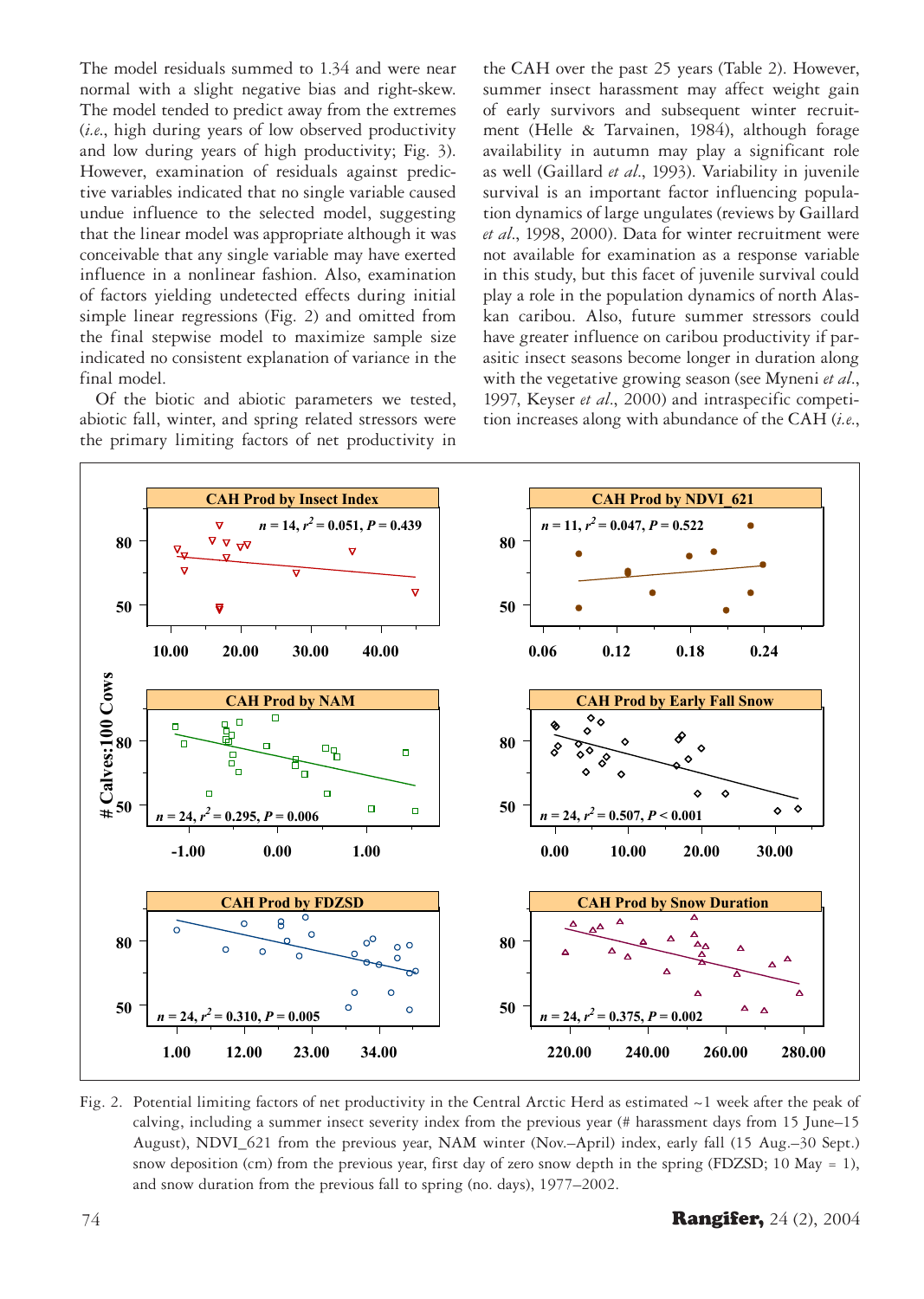Table 2. Full stepwise regression results predicting Central Arctic Herd net productivity estimated  $\sim$  1 week after the peak of calving based on the NAM winter index prior to calving, snowfall (cm) from 15 August–30 September of the previous year, and the first day of zero snow depth in the spring (FDZSD; 10 May = 1), 1977–2002.

| Variable         | Coefficient Std. Error |      | $\mathsf{r}$ | P                  | Partial |
|------------------|------------------------|------|--------------|--------------------|---------|
| Intercept        | 89.15                  | 4.21 |              | $21.20 \le 0.0001$ |         |
| NAM Winter Index | $-5.31$                | 2.34 | $-2.27$      | 0.035              | 0.070   |
| Early Fall Snow  | $-0.53$                | 0.20 | $-2.63$      | 0.016              | 0.507   |
| <b>FDZSD</b>     | $-0.37$                | 0.16 | $-2.26$      | 0.035              | 0.086   |

Selected model: F = 13.14 w/ 3 and 20 df, *R2* = 0.6633, *P* < 0.0001

 $\sim$ 5000 caribou in, 1975 to  $\sim$ 32 000 in, 2002; Cameron & Whitten, 1979; Lenart, 2002).

Russell *et al*. (2000) found that non-lactating female summer weight gain in the CAH was inversely related to July body weight, suggesting that cows "targeted" a specific fall weight. The relationship was less significant for lactating cows, which was understandable given maternal demands. Similarly, Kojola (1993) reported that weight gain from postcalving through November in reindeer of Finland was greatest for those females experiencing heavy weight loss during the previous winter. Colman *et al.* (2003) found that Norwegian reindeer did not feed more at night to compensate for reduced feeding during diurnal periods of insect harassment. Our results along with those above suggest an emerging picture of cow caribou response to summer stresses. Currently, the summer period may not be critical for successful reproduction in the CAH. Instead, adult female caribou may exhibit a seasonal time-minimizing foraging strategy (Schoener, 1971; review by Kie, 1999) by moderating weight gain during the warm summer insect season, relying on the freedom to forage *ad libitum* between the insect season and rut (~6 weeks) to achieve a suitable weight for successful conception. Roby (1978:36) reported a seasonal increase in feeding activity by CAH caribou during the August–October pre-rut period. Forage quality is generally reduced as the growing season progresses (Whitten & Cameron, 1980), but delayed phenology of plants in wet areas near roads, lakes, and other impoundments may provide ample forage of suitable quality for caribou late in the season. Our results suggest that if snow limits availability of forage during this time period then productivity the following spring suffers (Fig. 2). Also, a recent study of domestic sheep found that modest undernutrition near the time of conception caused accelerated maturation of the fetal adrenal gland resulting in preterm births and sickly neonates (Bloomfield *et al*., 2003; Miller, 2003). Our results concurred with previous studies (*see Introduction*) that found snow conditions in winter during gestation and the timing of spring snowmelt during early lactation affected caribou productivity, probably via neonate survival.

Colman *et al*. (2003) reported that carcass weights of females ≥2 yrs-old taken during the hunting season (20 Aug–14 Sep) were about 1.2 kg (4%) heavier following a summer of little insect harassment compared to weights sampled after a summer of greater harassment. However, reindeer sampled in that study were harvested 2–14 weeks prior to breeding (mid-rut around 10–12 Oct.; Jonathan Colman, University of Oslo, 2004, pers. comm.), thereby precluding further potential weight gain after the insect season and prior to general date of conception.

Ecosystem effects due to a rapidly changing arctic climate are not easily predicted but are becoming more prevalent (Chapin *et al*., 1992; IPCC, 2001; Comiso, 2002; Overland *et al*., 2002). Over the past 35 years, the NAM has had an overall trend toward its high-index polarity (Wallace & Thompson, 2002; John Wallace, University of Washington, 2003, pers. comm.), partially the result of anthropogenic greenhouse-gas forcing and polar ozone depletion (Shindell *et al*., 1999, 2001). This trend may continue



Fig. 3. Residuals (observed minus predicted values) of the final model selected by full stepwise procedures using a NAM Winter Index, Early Fall Snow from the previous year, and first day of zero snow depth in spring to predict net productivity (# calves:100 cows) observed during aerial surveys ~1 week after the peak of calving within the calving grounds of the Central Arctic Herd of Alaska, 1977–2002.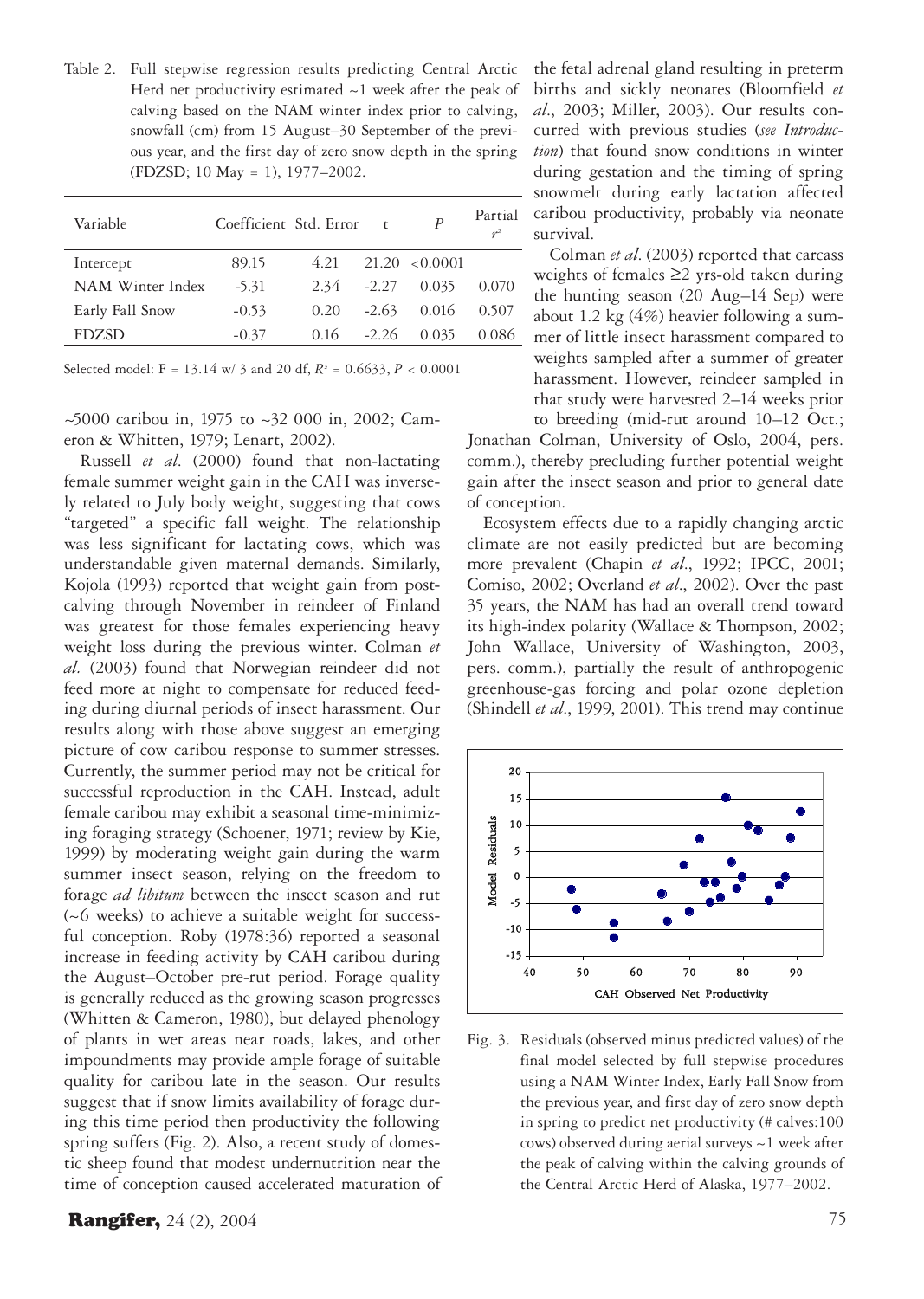(Pitari *et al*., 2002), having implications for northern ecosystems and associated flora and fauna, such as caribou and their habitats. If the observed negative correlation between the NAM and CAH net productivity continues, then future productivity of the CAH may become relatively depressed. Similar to other studies (Aanes *et al*., 2003; Garrott *et al*., 2003), our results suggested that the population declines observed in the CAH and adjacent Teshekpuk Lake Caribou Herd during the early–mid 1990s (Lenart, 1999) may have been due to local stochastic abiotic influences on net productivity, and perhaps winter recruitment, rather than summer insect harassment or early-summer forage availability.

## **Acknowledgements**

Funding was provided by BP Exploration (Alaska) Inc. Much of the unpublished literature cited in this paper can be found in the holdings of the Alaska Resources Library & Information Services (ARLIS; www.arlis.org). This is College of Agricultural Sciences and Natural Resources, Texas Tech University publication number T-9-1015.

## **References**

- **Aanes, R., Saether, B. E., Smith, F. M., Cooper, E. J., Wookey, P. A.** & **Øritsland, N. A.** 2002. The Arctic Oscillation predicts effects of climate change in two trophic levels in a high-arctic ecosystem. – *Ecology Letters* 5: 445-453.
- **Aanes, R.**, **Saether, B. E., Solberg, E. J., Aanes, S., Strand, O.** & **Øritsland, N. A.** 2003. Synchrony in Svalbard reindeer population dynamics. – *Canadian Journal of Zoology* 81: 103-210.
- **Adams, L. G**. 2003. Marrow fat deposition and skeletal growth in caribou calves. – *Journal of Wildlife Management* 67: 20-24.
- **Adams, L. G., Singer, F. J.** & **Dale, B. W. 1995.** Caribou calf mortality in Denali National Park, Alaska. – *Journal of Wildlife Management* 59: 584-594.
- **Bergerud, A. T.** 1983. The natural population control of caribou. – *In:* F. L. Bunnell, D. S. Eastman, & J. M. Peek (eds.). *Symposium on natural regulation of wildlife populations. Proceedings of the Northwest Section, the Wildlife Society, March 10, 1978, Vancouver, British Columbia, Canada,* pp. 14-61.
- **Bergerud, A. T.** & **Page, R. E.** 1987. Displacement and dispersion of parturient caribou at calving as antipredator tactics. – *Canadian Journal of Zoology* 65: 1597-1606.
- **Bloomfield, F. H., Oliver, M. H., Hawkins, P., Campbell, M., Phillips, D. J., Gluckman, P. D., Challis, J. R. G.** & **Harding, J. E.** 2003. A periconceptional nutri-

tional origin for noninfectious preterm birth. – *Science*  300(5619): 606.

- **Cameron, R. D.** 1994. Reproductive pauses by female caribou. – *Journal of Mammalogy* 75: 10-13.
- **Cameron, R. D.** & **Whitten, K. R.** 1979. Seasonal movements and sexual segregation of caribou determined by aerial survey. – *Journal of Wildlife Management* 43: 626-633.
- **Cameron, R. D., Smith, W. T., White, R. G.** & **Griffith, B.** 2002. The Central Arctic Herd. – *In:* D. C. Douglas, P. E. Reynolds, & E. B. Rhode (eds.). *Arctic Refuge coastal plain terrestrial wildlife research summaries,* pp. 38-45. U.S. Geological Survey, Biological Resources Division, Biological Science Report USGS/BRD/BSR-2002-0001.
- **Cameron, R. D., Smith, W. T., Fancy, S. G., Gerhart, K. L.** & **White, R. G.**. 1993. Calving success of female caribou in relation to body weight. – *Canadian Journal of Zoology* 71: 480-486.
- **Chapin III, F. S., Jefferies, R. L., Reynolds, J. F., Shaver, G. R.** & **Svoboda, J. (eds.).** 1992. *Arctic ecosystems in a changing climate : an ecophysiological perspective.* Academic Press, San Diego, California, USA.
- **Colman, J. E., Pedersen, C., Hjermann, D. Ø., Holand, Ø., Moe, S. R.** & **Reimers, E.** 2003. Do wild reindeer exhibit grazing compensation during insect harassment? – *Journal of Wildlife Management* 67: 11-19.
- **Comiso, J. C.** 2002. A rapidly declining perennial sea ice cover in the Arctic. – *Geophysical Research Letters*: 10.1029/2002GL015650, 18 October 2002.
- **Fancy, S. G.** 1986. *Daily energy budgets of caribou: a simulation approach.* Ph.D. Dissertation. University of Alaska Fairbanks, Fairbanks, Alaska, USA.
- **Fancy, S. G., Whitten, K. R., Walsh, K. R.** & **Cameron, R. D.** 1992. Potential impacts of petroleum development on the numbers, distribution, and status of caribou on the Arctic Coastal Plain. – *In:* T. R. McCabe, D. B. Griffith, N. E. Walsh, & D. D. Young (eds.). *Terrestrial research: 1002 Area - Arctic National Wildlife Refuge. Interim Report: 1988-1990. U.S. Fish and Wildlife Service, Anchorage, AK,* pp. 1-20*.*
- **Ferguson, M. A. D.** 1996. Arctic tundra caribou and climate change: questions of temporal and spatial scales. – *Geoscience Canada* 23: 245-252.
- **Finstad, G. L.** & **Prichard, A. K.** 2000. Climatic influence of forage quality, growth and reproduction of reindeer on the Seward Peninsula II: reindeer growth and reproduction. – *Rangifer* Special Issue No. 12: 144.
- **Forchhammer, M. C., Post, E., Stenseth, N. C.** & **Boertmann, D. M.** 2002. Long-term responses in arctic ungulate dynamics to changes in climatic and trophic processes. – *Population Ecology* 44: 113-120.
- **Gaillard, J.-M., Delorme, D.** & **Jullien, J. M.** 1993. Early growth and body-weight at the onset of the winter in roe deer (*Capreolus capreolus*). – *Mammalia* 57: 359-366.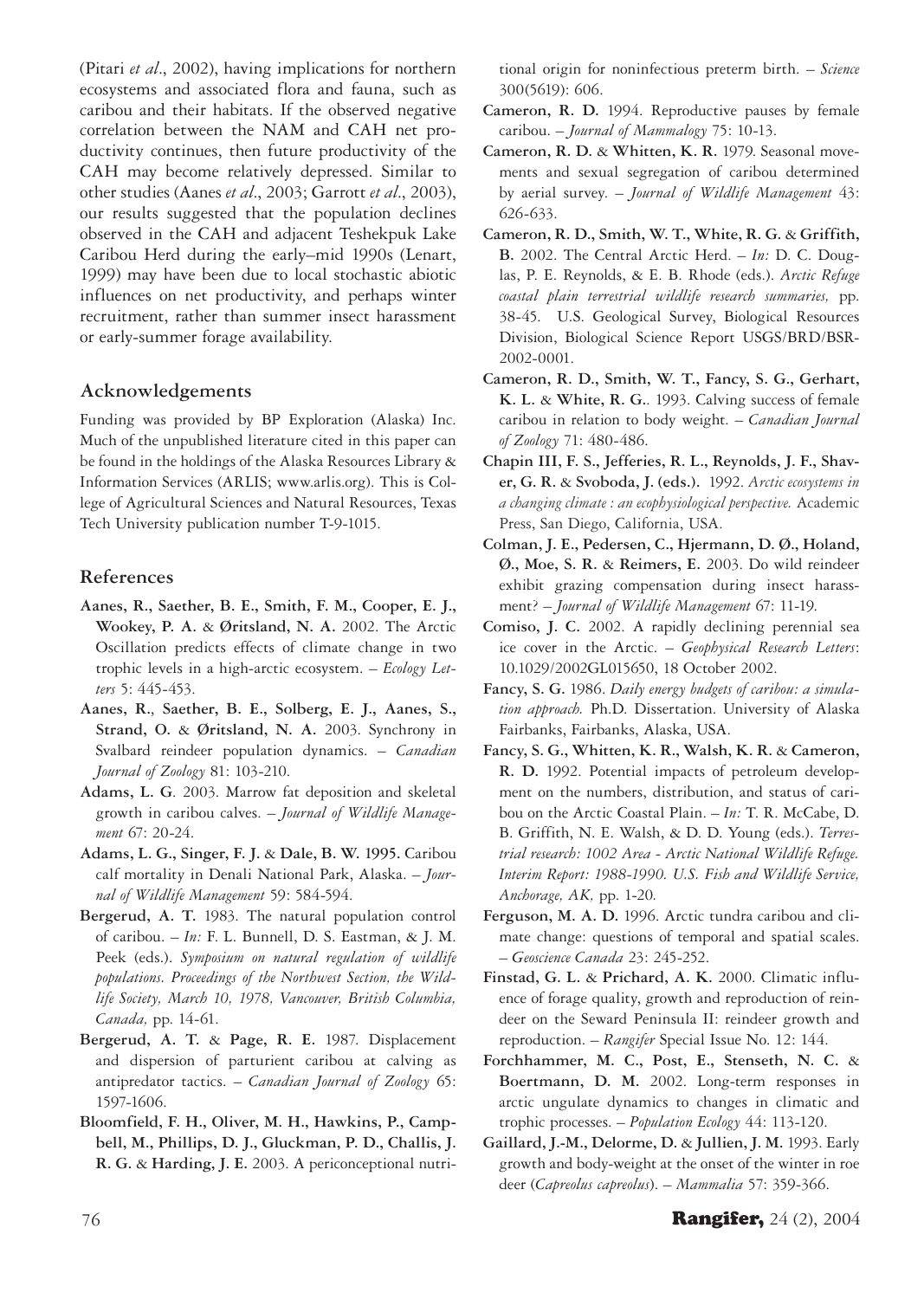- **Gaillard, J.-M., Festa-Bianchet, M.** & **Yoccoz, N. G.**  1998. Population dynamics of large herbivores: variable recruitment with constant adult survival. – *Trends in Ecology & Evolution* 13(2): 58-63.
- **Gaillard, J.-M., Festa-Bianchet, M., Yoccoz, N. G., Loison, A. & Toïgo, C.** 2000. Temporal variation in fitness components and population dynamics of large herbivores. – *Annual Review of Ecology and Systematics* 31: 367-393.
- **Garrott, R. A., Eberhardt, L. L., White, P. J. & Rotella, J.** 2003. Climate-induced variation in vital rates of an unharvested large-herbivore population. – *Canadian Journal of Zoology* 81: 33-45.
- **Helle, T.** & **Tarvainen, L.** 1984. Effects of insect harassment on weight gain and survival in reindeer calves. – *Rangifer* 4(1): 24-27.
- **IPCC.** 2001. *Climate change 2001: impacts, adaptation, and vulnerability - a summary for policymakers.* A report of Working Group II of the Intergovernmental Panel on Climate Change. http://www.ipcc.ch/
- **Kane, D. L.** & **Hinzman, L. D.** 2003. *Climate data from the North Slope Hydrology Research project.* Water and Environmental Research Center, Univ. of Alaska Fairbanks. URL: http://www.uaf.edu/water/projects/NorthSlope. Fairbanks, Alaska. Data retrieved March 2003.
- **Keyser, A. R., Kimball, J. S., Nemani, R. R.** & **Running, S. W.** 2000. Simulating the effects of climate change on the carbon balance of North American high latitude forests. – *Global Change Biol.* 6 (Suppl. 1): 185-195.
- **Kie, J. G.** 1999. Optimal foraging and risk of predation: effects on behavior and social structure in ungulates. – *Journal of Mammalogy* 80: 1114-1129.
- **Klein, D. R.** 1991. Limiting factors in caribou population ecology. – *Rangifer* Special Issue No. 7: 30-35.
- **Kojola, I.** 1993. Early maternal investment and growth in reindeer. – *Canadian Journal of Zoology* 71: 753-758.
- **Lawhead, B. E.** & **Prichard, A. K.** 2003*. Surveys of caribou and muskoxen in the Kuparuk-Colville Region, Alaska, 2002.* Unpublished report by ABR, Inc.—Environmental Research and Services, Fairbanks, Alaska.
- **Lenart, E. A.** 1999. Central Arctic Herd. *In:* M. V. Hicks (ed.). *Caribou,* pp. 222-235 Federal Aid in Wildlife Restoration Management Report of Survey-Inventory Activities, Grants W-24-5 and W-27-1, Study 3.0. Alaska Dept. of Fish and Game, Division of Wildlife Conservation, Juneau, Alaska.
- **Lenart, E. A.** 2002. *2002 Central Arctic Herd caribou photocensus summary*. Unpubl. data report. Alaska Department of Fish and Game, Division of Wildlife Conservation, Fairbanks, Alaska.
- **Miller, F. L., Edmonds, E. J.** & **Gunn, A.** 1982. Foraging behaviour of Peary caribou in response to springtime snow and ice conditions. – *Canadian Wildlife Service Occasional Paper No. 48.*
- **Miller, G.** 2003. Hungry ewes deliver offspring early. – *Science* 300: 561-562.
- **Myneni, R. B., Keeling, C. D., Tucker, C. J., Asrar, G.** & **Nemani, R. R.** 1997. Increased plant growth in northern high latitudes from 1981-1991. – *Nature* 386: 698-702.
- **Neter, J., Kutner, M. H., Nachtsheim, C. J.,** & **Wasserman, W.** 1996. *Applied Linear Statistical Models. Fourth Edition.* WCB/McGraw-Hill. Boston, MA, USA.
- **National Research Council.** 2003. *Cumulative environmental effects of oil and gas activities on Alaska's North Slope.*  The National Academic Press, Washington, D.C.
- **Overland, J, Fetterer, F., McGuire, D., Richter-Menge, J.** & **Walsh, J.** 2002. *SEARCH workshop on large-scale atmosphere/cryosphere observations.* NOAA OAR Special Report, Contribution 2452 from NOAA Pacific Marine Environmental Laboratory, Seattle, Washington. http: //psc.apl.washington.edu/search/Library/Large-ScaleObs\_report.pdf
- **Pitari, G., Mancini, E., Rizi, V.** & **Shindell, D. T.** 2002. Impact of future climate and emission changes on stratospheric aerosols and ozone. – *Journal of the Atmospheric Sciences* 59: 414-440.
- **Post, E.** & **Klein, D. R.** 1999. Caribou calf production and seasonal range quality during a population decline. – *Journal of Wildlife Management* 63: 335-345.
- **Post, E.** & **Stenseth, N. C.** 1999. Climatic variability, plant phenology, and northern ungulates. – *Ecology* 80: 1322-1339.
- **Roby, D. D.** 1978*. Behavioral patterns of barren-ground caribou of the Central Arctic Herd adjacent to the trans-Alaska pipeline.* M.S. Thesis. University of Alaska Fairbanks.
- **Roffe, T. J.** 1993. Perinatal mortality in caribou from the Porcupine herd, Alaska. – *Journal of Wildlife Diseases* 29: 295-303.
- **Russell, D. E., Cameron, R. D., White, R. G.** & **Gerhart, K. L.** 2000. Mechanisms of summer weight gain in northern caribou herds. Abstract. – *Rangifer* Special Issue No. 12: 148.
- Schoener, T. W. 1971. Theory of feeding strategies. – *Annual Review of Ecology and Systematics* 2: 369-404.
- **Shindell, D. T., Miller, R. L., Schmidt, G. A.** & **Pandolfo, L.** 1999. Simulation of recent northern winter climate trends by greenhouse-gas forcing. – *Nature*  399: 452-455.
- **Shindell, D. T., Schmidt, G. A., Miller, R. L.** & **Rind, D.** 2001. Northern Hemisphere winter climate response to greenhouse gas, ozone, solar, and volcanic forcing. – *Journal of Geophysical Research (Atmospheres)* 106(7): 7193-7210.
- **Stenseth, N. C., Ottersen, G., Hurrell, J. W., Mysterud, A., Lima, M., Chan, K., Yoccoz, N. G.** & **Ådlandsvik, B.** 2003. Studying climate effects on ecology through the use of climate indices: the North Atlantic Oscillation, El Niño Southern Oscillation and